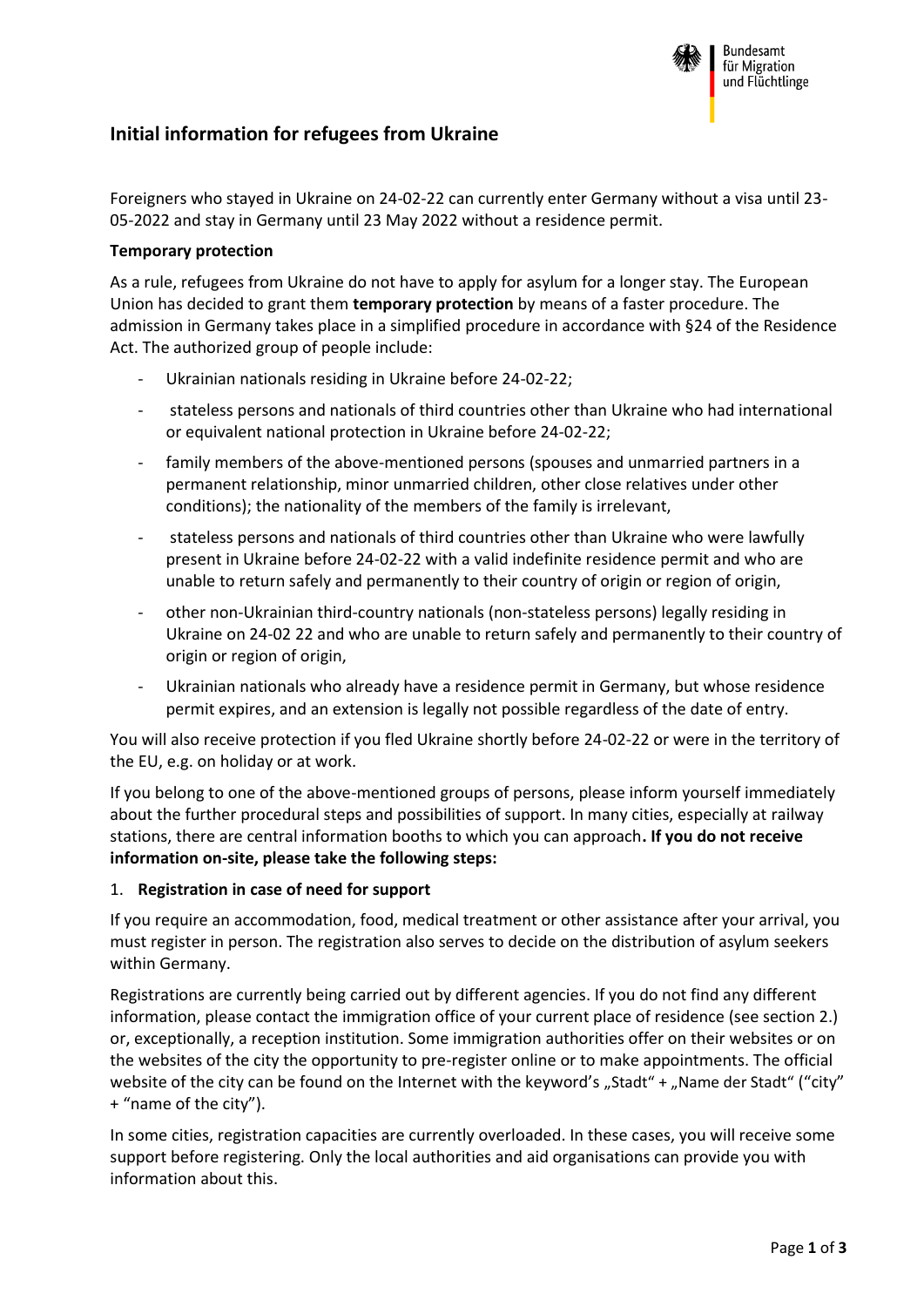

Bundesamt für Migration und Flüchtlinge

Upon registration, your personal details are taken, a photograph is taken, and fingerprints are taken. If you register with the Aliens Office, you can often apply for your residence permit for temporary protection at the same time as registering (see section 2.). As a rule, the immigration authority will issue you with a so-called **probationary certificate**. If you are not registered with the immigration office, you will usually be issued a so-called **proof of arrival** as proof of your registration. With each of these two documents you can then contact the local **social welfare office** or receive directly assigned accommodation.

## **2. Application for a residence permit at the Aliens Office**

The exemption from the obligation to hold a residence permit ends on 23-05-22. If you want to be admitted to Germany for temporary protection beyond this date, please apply for a residence permit in accordance with Section 24 of the Residence Act to the Aliens Office in good time. If you meet the requirements for a residence permit for a different purpose, e.g. to study or gainful employment, you can also apply for one. The competent immigration authority can be found here: [https://bamf-navi.bamf.de/de/Themen/Behoerden/](https://bamfnavi.bamf.de/de/Themen/Behoerden/). Some immigration authorities offer advance online registrations or online appointments. For this reason, you should first consult the website of the Aliens Office or of your city.

As a confirmation of your application for a residence permit, you will usually receive a so-called **probationary certificate**, which you will need for all further contacts with the authorities. The Aliens Office will later replace the probationary certificate with a residence permit. It is issued in cheque card format and is generally valid until 4 March 2024. In exceptional cases, the immigration office can also affix the residence permit directly to your passport. In this case, the prior issue of a probationary certificate may not be necessary. A fee for the exhibition will not be charged under any circumstances.

### **3. Rights, further information and advice**

During the period of temporary protection, you will be allowed to work, and you will receive **assistance,** if necessary, with regard to accommodation, food and medical matters.

If you need **advice**, e.g., for registering children for school, attending a German course or looking for a job, please contact a **Migration Advisory Office for Adult Immigrants (MBE)**. MBE advice centers can be found on site or online at <https://www.mbeon.de/home/>. Churches in Germany, charities and other non-governmental organisations in Germany also offer their help via the Internet, e.g., with the search term "advice (or information) for immigrants."

At your request, you can be admitted to an integration course. There you will learn German and everything about Germany. Applications for the integration course should be submitted to the competent regional office of the Federal Office for Migration and Refugees, which can be found here: [http://bamf-navi-.bamf,de/de/Themen/Behoerden/.](http://bamf-navi-.bamf,de/de/Themen/Behoerden/) Providers of the integration courses, which you can find on the internet, will also accept your application, and advise you on the courses.

### **Other possibilities of residence**

Persons who do not belong to the groups mentioned above must approve their long-term legal stay in Germany on different basis (e.g. for training, studying, or taking up a job if the conditions are fulfilled) by the Aliens Office. Submitting an asylum application to the Federal Office for Migration and Refugees may also be considered.